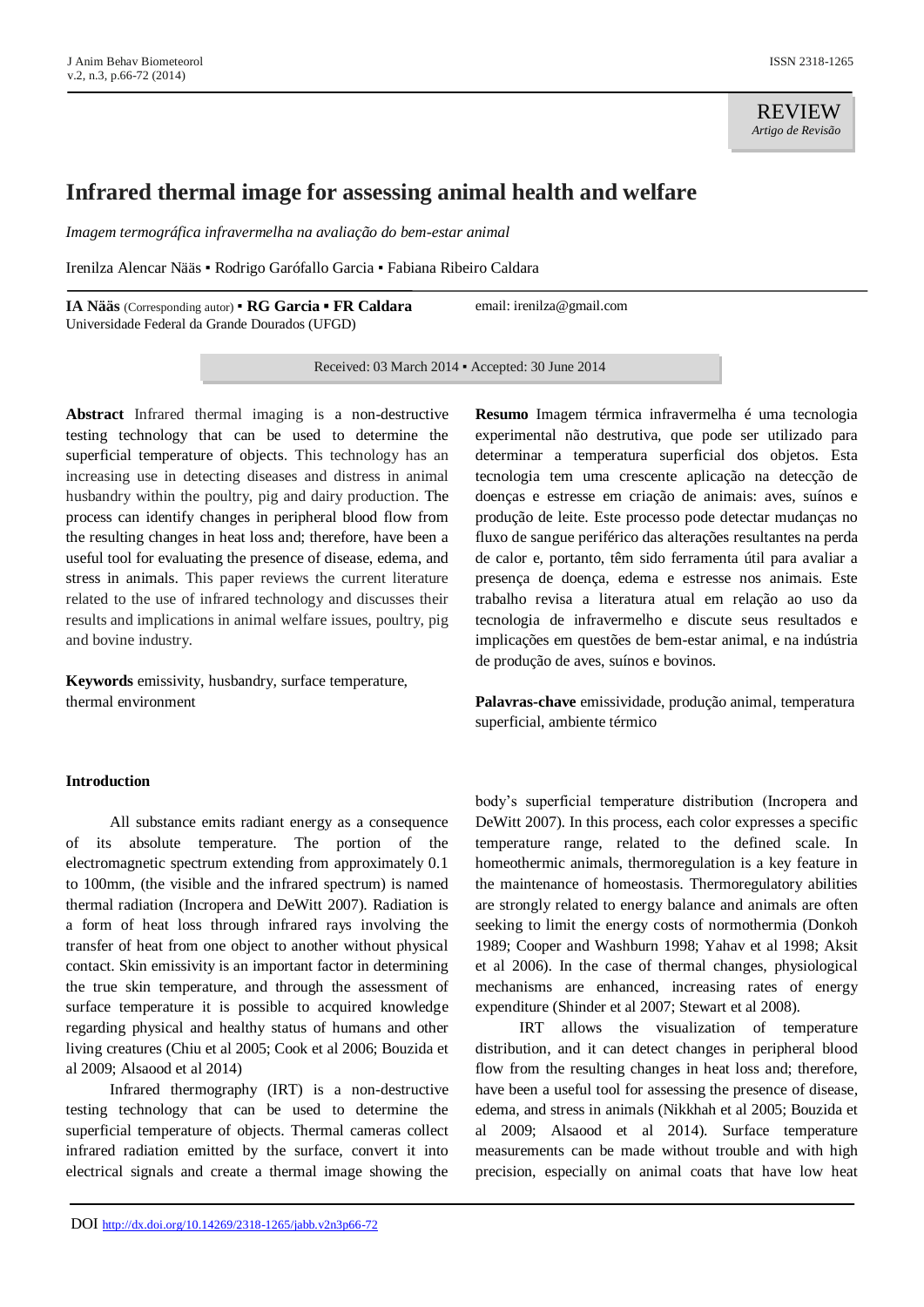capacities (McCafferty et al 1998; Tessier et al 2003; Montanholi et al 2008).

This paper reviews the use of IRT technology in evaluating forms of disease and distress in animal production, and it presents cases reports related to the use of this technology in experimental procedures for assessing thermal stress in pigs and poultry.

## **Animal welfare assessment**

The definition of animal welfare is generally accepted as the balance between the animal and its surrounding environment. In practice, this means to provide them with sufficient health and comfort, as well as avoiding stress of any order. This means that health, welfare, and productivity are intimately connected (Moura et al 2006). Dawkins (1990) support the idea that welfare is mainly dependent on what the animal feels more than its response; however, other authors identified welfare determinants as related to the degree of distress and suffering (Zhou and Yamamoto 1997; Yahav et al 2004; Nääs et al 2010). At the same time, the lack of effective assessments of animal welfare represents a great difficulty for the establishment of welfare regulations and the evolution of animal welfare information.

IRT has been used to evaluate the welfare of livestock under usual managing procedures or health status control in calves (Schaefer et al 2004; Stewart et al 2008), in poultry research (Yahav et al 2001; Yahav et al 2004; Cangar et al 2008), and also in pig production (Warriss et al 2006). It has also been useful for assessing welfare in wild animals (McCafferty et al 1998; Dawson et al 1999; Ward et al 1999). Based on the association between muscle temperature rise and early postmortem pH fall rate (Nicol and Scott 1990) IRT has also been applied to identify the temperature increase in pigs, in response to pre-slaughter handling with the objective of predicting meat quality variation (Weschenfelder et al 2013).

The phenomenon of stress-induced hyperthermia or psychogenic fever occurs in numerous species and is characterized by an increase in body temperature within 10 to 15 min of the onset of an emotional stressor. Studying the handling stress in broiler chickens, Edgar et al (2013) found that the eye temperature changed significantly during handling. The authors concluded that surface temperature changes assessed using IRT are sensitive to routine management such as handling and it represent a potentially useful method for evaluating stress-induced hyperthermia in chickens.

#### **Surface temperature assessment**

Several studies have been conducted using as IRT tool for assessment of animal welfare, especially in regard to issues related to rearing thermal exchanges (Cook et al 2006; Bouzida et al 2009; Ferreira et al 2011). In previous researches, the source for assessing the heat exchange in livestock have been an animal and surroundings surface temperature recorded using IRT (Li et al 1991; Yahav et al 2004; Warriss et al 2006; Shinder et al 2007).

A key issue regarding surface temperature assessment is the material emissivity coefficient (ε). In a research related to animal husbandry, there have been various assumptions for establishing the skin temperature emissivity coefficient. For instance, the emissivity coefficient used was 0.94 for the regions with feathers and 0.95 for the featherless regions, which are within the range of emissivity values for biological material (Ferreira et al 2011). There are many suggestions for this subject in the literature. McCafferty et al (1998) indicated the emissivity value of 0.98 for feathers, when calculating the radiant heat loss of a barn owl. Dawson et al (1999) adopted the emissivity value of keratin equal to 0.8, when building a model of radiant heat transfer through the penguin coat. Ward et al (1999) and Cangar et al (2008) suggested the emissivity value of 0.95 for the whole bird. Malheiros et al (2000) used  $\varepsilon = 0.94$  to define the variation of the surface temperature in post hatch pullets.

However, surface temperatures data do not always explain the amount of heat exchange due to eventual body core temperature increase during metabolization of feed. Case et al (2012) showed that surface temperature traits explained only a small proportion of variation in feed intake, in turkeys. The authors report that the recording of infrared images was efficient and required minimal contact with the caged birds; however, the low correlations indicate that the IRT presented limited advantages for increasing the accuracy of selection for feed efficiency.

Using data on surface temperature measurements from IRT have also been successfully used to recognize orthopedic injuries in horses (Eddy et al 2001),

## **Pig production**

Warriss et al (2006) studied the variation of body temperature of groups of pigs using IRT, in order to evaluate the housing conditions, and found that IRT was an interesting and non-invasive way of assessing surface temperature for determining heat exchange. Other research in pig production is reported by Kastberger and Stachl (2003).

Sykes et al (2012) used IRT to discriminate between estrus and diestrus phases of the porcine estrous cycle. The authors found that vulva thermal images were positively correlated with ambient temperature, and vulva thermal temperatures were greater at estrus than at diestrus (36.6  $\pm$ 0.2 °C and 33.4  $\pm$  0.3 °C vs. 35.6  $\pm$  0.3 °C and 31.8  $\pm$  0.6 °C, respectively), whereas they did not differ between stages of the cycle.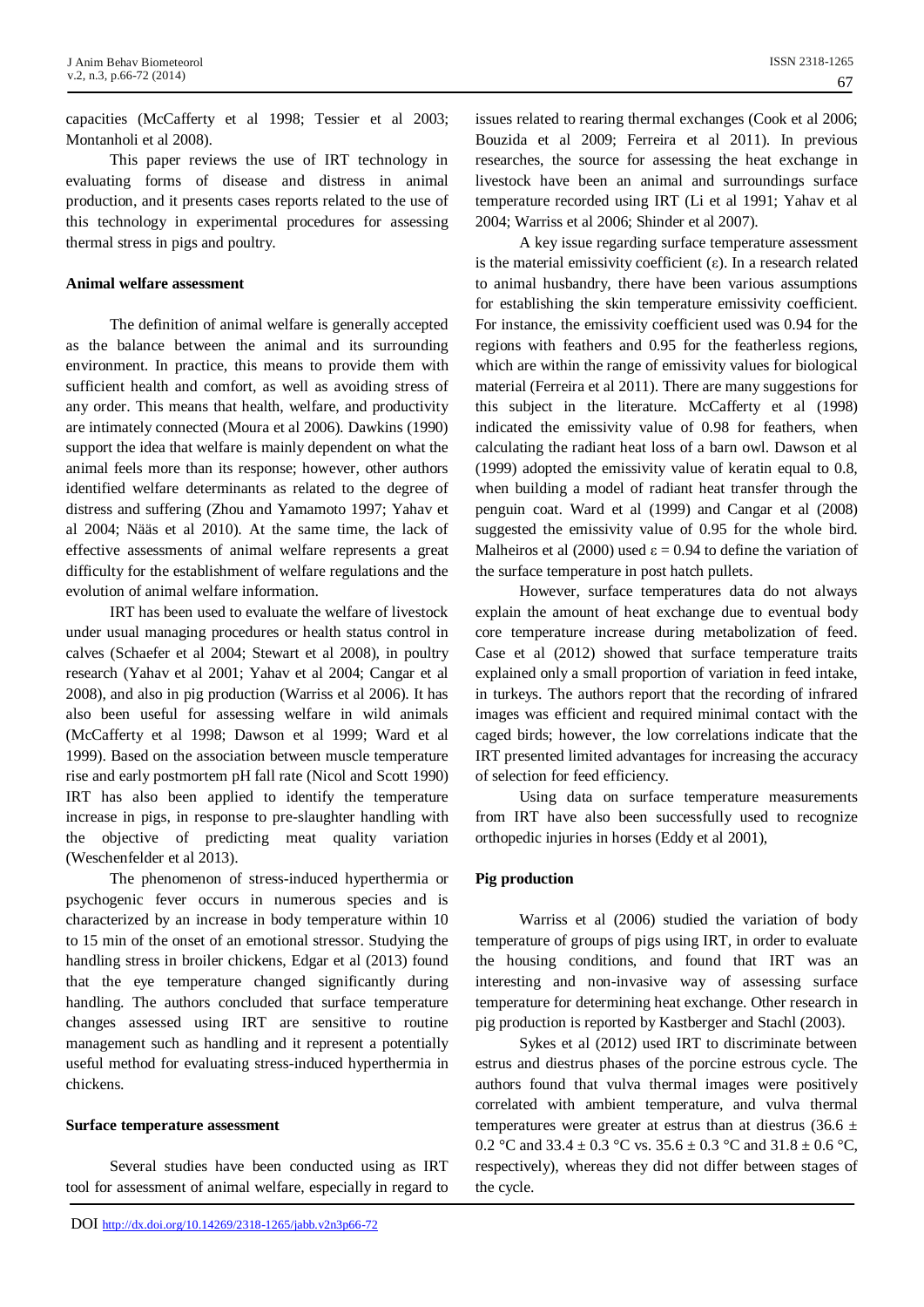Graciano et al (2014) used IRT images to detect edema in pigs. The authors showed the efficiency of image analysis in early detection of arthritis.

Caldara et al (2014) evaluated by means of IRT images of the rearing environment and the effect of it in the weight of piglets at birth. The authors calculated piglets heat loss in the first hours after birth and reported the value of proper temperature in the nursing rooms. Thermal exchanges by conduction between newborn piglets and the farrowing

crates' floor are high, and it may affect piglets' body heat loss decreasing their performance (Figure 1). The authors also observed by recording IRT images that piglets with lower birth weight tend to have higher drop in body temperature in the first hour of life than others, a fact related to their smaller body energy, making it more disposed to hypothermia, thus suggesting particular attention to newborns of low birth weight (Figure 2).



Source: Caldara et al (2014)

**Figure 1** Thermography images in selected points to present the difference on the surface temperature of the piglet's skin (a), and the floor of rear part of farrowing crates (b)



**Figure 2** Thermography images and selected points to present the difference on the surface temperature of the piglet's skin reared in cold stress (a) and at the thermal neutral zone (b), 15 min after birth

IR images were also used successfully to verify the importance of the presence and proper functioning of cooling water sprinkler systems in piggeries rest before slaughter, on the maintenance of body temperature of the animals and consequently their thermal comfort (Caldara et al 2014).

IRT images were also used successfully to verify the quality of the presence and proper functioning of cooling water sprinkler systems in piggeries rest before slaughter, on the maintenance of body temperature of the animals and

consequently their thermal comfort (Caldara et al 2014). Analyzing the IRT images obtained by comparing the use of intermittent water sprinkler systems during the management of pigs unloading and waiting for slaughter, at the slaughterhouse, the authors showed that intermittent water sprinkler systems at intervals 30 minutes during this period are effective in reducing the surface temperature (Figure 3). However, they point out that planning the proper operation of sprinklers (interval between sprays and duration of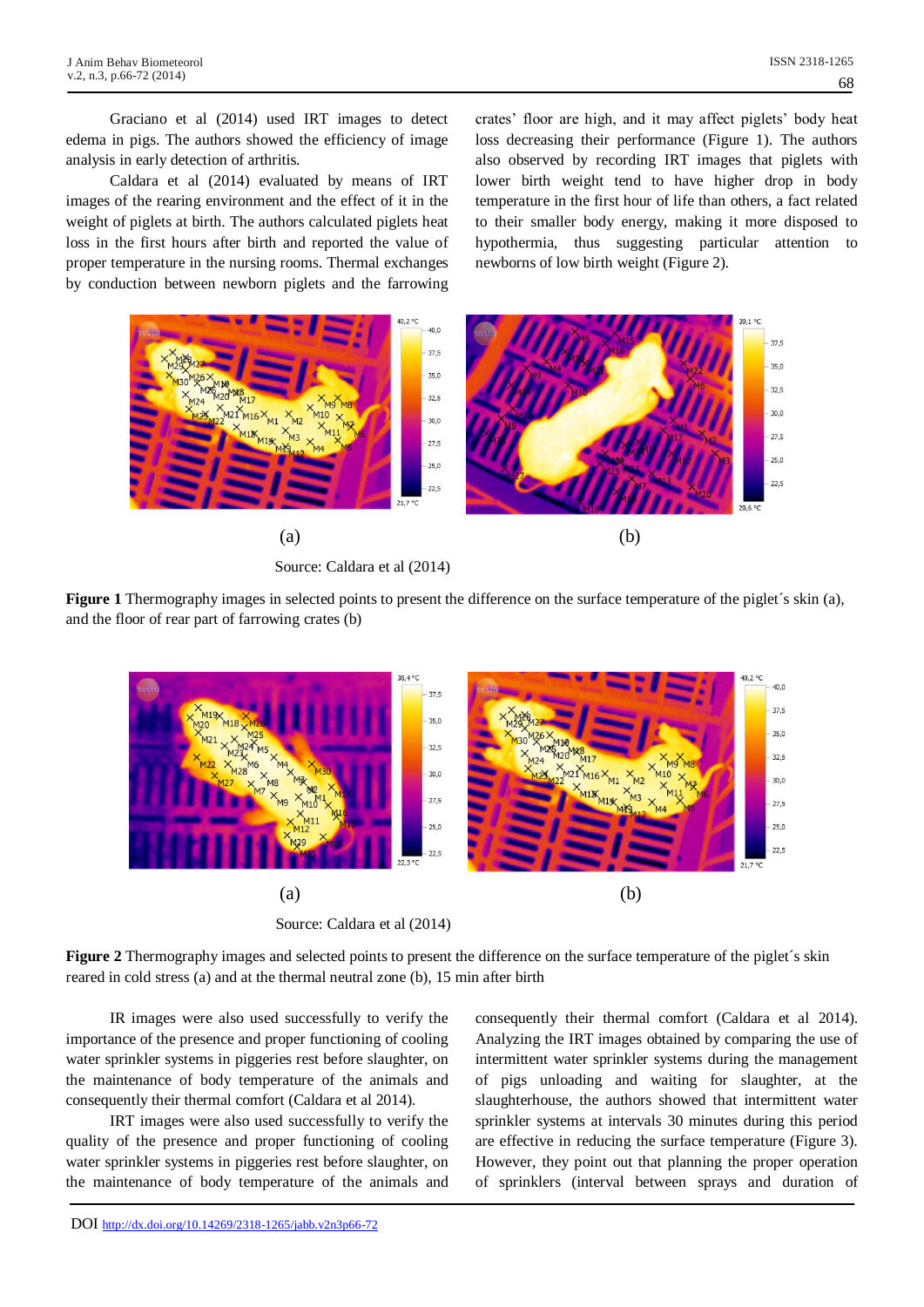## ISSN 2318-1265 69

## spraying) are conditioned to both ambient temperature and relative humidity.



**Figure 3** Thermal images of the pigs recorded in rest pens, 180 min after the animals arrive in the slaughterhouse, in time equivalent 0, 5, 10 and 15, after activation of the sprinklers (a), and histogram of the surface temperature calculated based on the area marked on the image (b).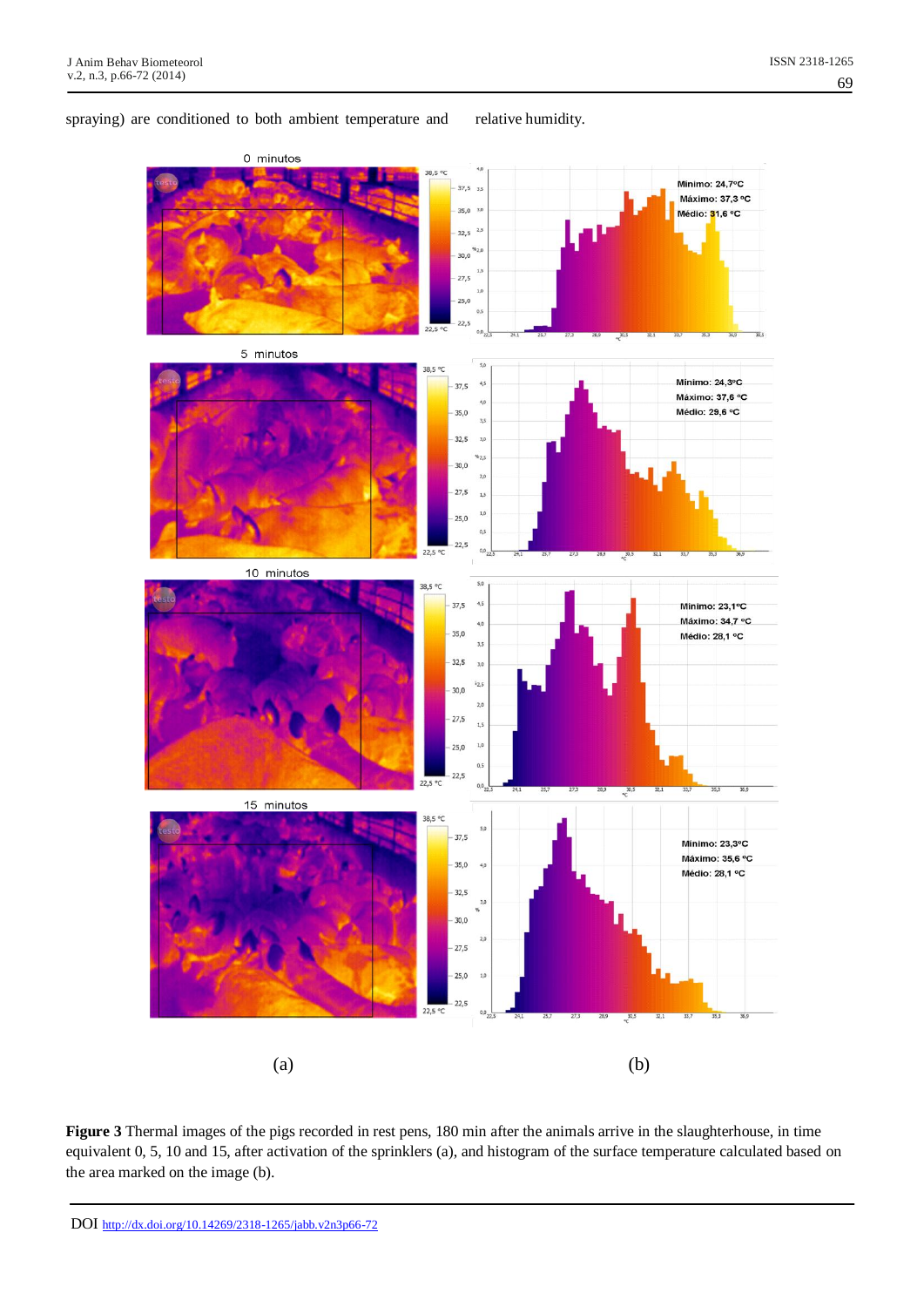## **Poultry production**

IRT images were used by Ferreira et al (2011) to estimate the effectiveness of using images of infrared thermography in assessing the loss of sensible heat in pullets fed different dietary energy levels. Results indicated that IRT was efficient to predict the excess of metabolic heat loss due to a high energy diet. Average surface temperature of the body area and the flock were calculated using the surface temperature recorded at 100 spots within the image (Figure 4). Total radiant heat loss was calculated based on the average surface temperature data, and results showed that pullets fed the high-energy diet presented higher metabolic energy loss than the baseline.

Several studies on poultry production used IRT to predict heat exchange between the bird and the environment (Malheiros et al 2000; Yahav et al 2001; Tessier et al 2003;

Cook et al 2006), while others estimated feed consumption decrease during heat stress (Zhou and Yamamoto 1997; Cooper and Washburn 1998). Malheiros et al (2000) found that body weight declined in chicks reared at 20°C, and radiant heat loss was nine times higher than for the birds kept at 35°C at 7 days of age.

Using IRT images to assess the effects of exposure of commercial laying hens to cold, Alves et al (2012) found that birds under cold stress conditions spent about four times more energy trying to maintain body temperature. Due to its limited capacity to consume food they have been unable to generate enough metabolic heat to balance these losses and maintain their body temperature, thereby causing a reduction in egg production (Figure 5).



**Figure 4** Infrared thermal image of a pullet (a) and the flock (b) with the spots where the surface temperature was marked and registered for calculating the total heat loss



Source: Alves et al (2012)

**Figure 5** Infrared thermal image of caged laying hens (a), and the spots were the surface temperature was assessed (b)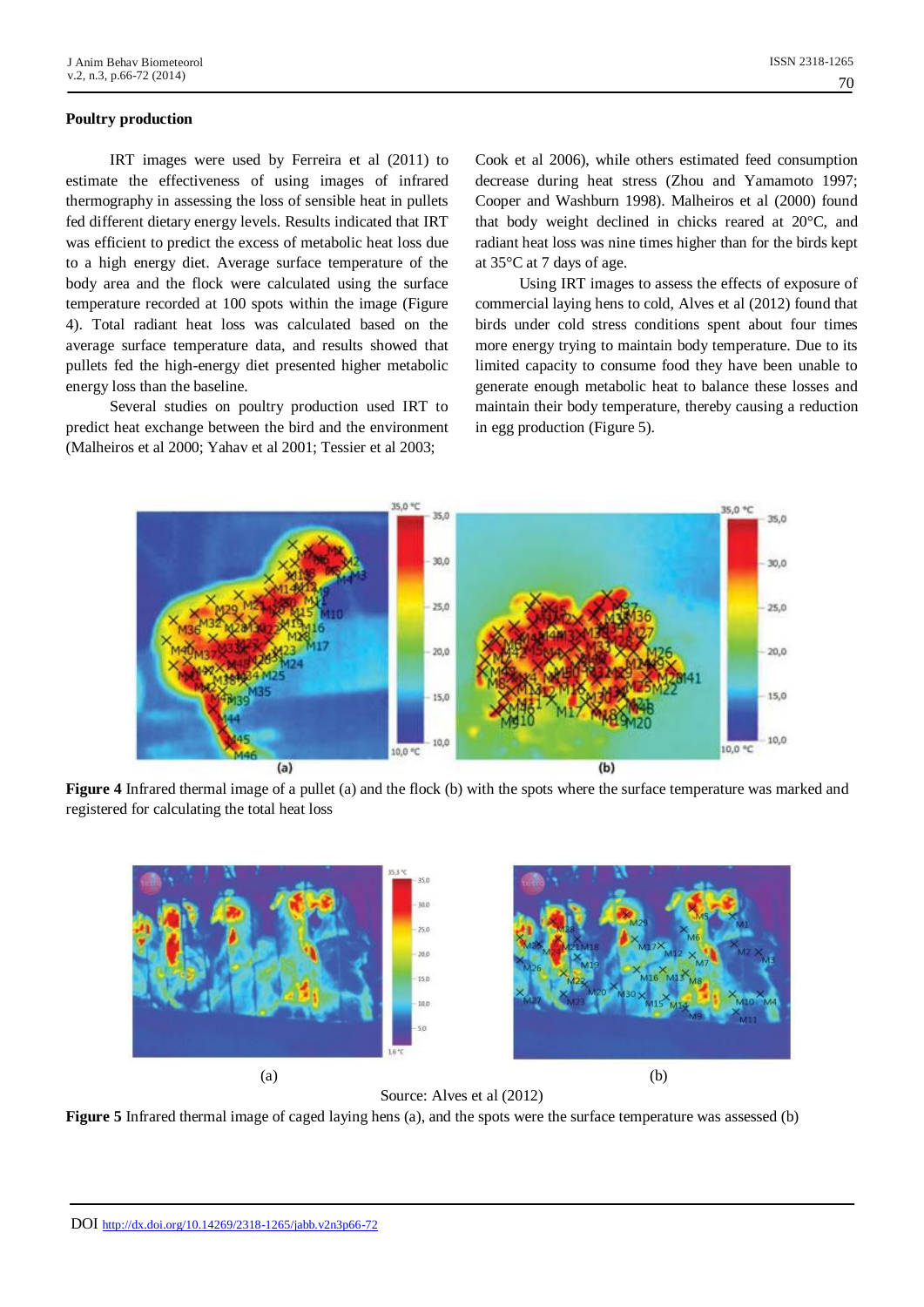#### **Dairy and cattle production**

In bovine medicine, IRT is used primarily for diagnostic purposes, but also for assessment of animal welfare and even feed utilization efficiency. Uses of IRT in the dairy industry include early detection of estrus, mastitis and lameness. Previous studies have focused on the use of infrared thermography to detect mastitis much earlier than previously possible (Stewart et al 2005).

Previous studies used IRT analysis as a method for early detection of animals infected with bovine viral diarrhea virus or bovine respiratory disease using facial scans (Schaefer et al 2012). IRT has been also identified as a possible detection method for laminitis in lactating dairy cattle (Nikkhah et al 2005). These studies have concluded that while IRT provides an additional perspective on disease and injury, it should complement traditional diagnostics methods (Schaeffer et al 2004; Alsaaod et al 2014).

The possibility that changes in eye temperature, measured using IRT, can detect stress in dairy cattle was examined by Schaefer et al (2012). Despite the findings using IRT, the increases in eye temperature following catheterization might need a cognitive component for assessing an appropriate animal response.

#### **References**

Aksit M, Yalçin S, Özkan S et al (2006) Effects of temperature during rearing and crating on stress parameters and meat quality of broilers. Poultry Science 85:1867-1874.

Alves FMS, Felix GA, Almeida Paz ICL et al (2012) Impact of exposure to cold on layer production. Brazilian Journal of Poultry Science 14:223-226.

Alsaaod C, Syring J, Dietrich MG et al (2014) A field trial of infrared thermography as a non-invasive diagnostic tool for early detection of digital dermatitis in dairy cows. The Veterinary Journal 199:281–285.

Bouzida N, Bendada A, Maldague XP (2009) Visualization of body thermoregulation by infrared imaging. Journal of Thermal Biology 34:120-126.

Caldara FR, dos Santos LS, Machado ST, Moi M et al (2014) Piglets' surface temperature change at different weights at birth. Asian Australasian Journal of Animal Science 27: 431-438.

Cangar Ö, Aerts J-M, Buyse J et al (2008) Quantification of the spatial distribution of surface temperatures of broilers. Poultry Science 87: 2493-2499.

Case LA, Wood BJ, Miller SP (2012) Investigation of body surface temperature measured with infrared imaging and its correlation with feed efficiency in the turkey (*Meleagris gallopavo*). Journal of Thermal Biology 37:397-401.

Chiu WT, Lin PW, Chiou HY et al (2005) Infrared thermography to mass-screen suspected SARS patients with fever. Asia Pacific Journal of Public Health 17:26–28.

### **Final remarks**

Surface temperature is an important indicator of animals' illnesses and for estimation of their physiological status; therefore, surface temperature estimation should be fast and accurate. In practice, different methods may be used for recording skin temperature; however, with IRT images analysis for estimating animals' body temperature and forecasting its implication is becoming more popular.

The surface temperature distribution is shown by the regions of different colors, and the image might be analyzed by scanning the surface by points, or focusing the thermal radiation of the surface with a number of pixels sufficient for getting precise images.

Nowadays most affordable cameras with adequate measurement accuracy are developed to have the thermal accuracy up to  $\pm 1^{\circ}$ C and opportunity to save both thermal and visual images. Thermographic equipment has found increasing applicability in human and veterinary medicine, as infrared thermography is a non-invasive safe method for evaluating surface temperature and its derivative implications.

Cook NJ, Smykot AB, Holm DE et al (2006) Assessing feather cover of laying hens by infrared thermography. Journal of Applied Poultry Research 15: 274-279.

Cooper MA, Washburn KW (1998) The relationships of body temperature to weight gain, feed consumption, and feed utilization in broilers under heat stress. Poultry Science 77: 237-242.

Dawkins MS (1990) From an animal's point of view: Motivation, fitness and animal welfare. Behavioral and Brain Sciences 13:1-9.

Dawson C, Vincent JFV, Jeronimidis G et al (1999) Heat transfer through penguin feathers. Journal of Theoretical Biology 199: 291- 295.

Donkoh A (1989) Ambient temperature: a factor affecting performance and physiological response of broiler chickens. International Journal of Biometeorology 33: 259-265.

Eddy AL, Van Hoogmoed LM, Snyder JR (2001) The role of thermography in the management of equine lameness. The Veterinary Journal 162: 172–181.

Edgar JL, Nicol CJ, Pugh CA et al (2013) Surface temperature changes in response to handling in domestic chickens. Physiology & Behavior, Volume 119, 2 July 2013, Pages 195-200

Ferreira VMOS, Francisco NSI, Belloni MI et al (2011) Infrared thermography applied to the evaluation of metabolic heat loss of chicks fed with different energy densities Brazilian Journal of Poultry Science 13: 113-118.